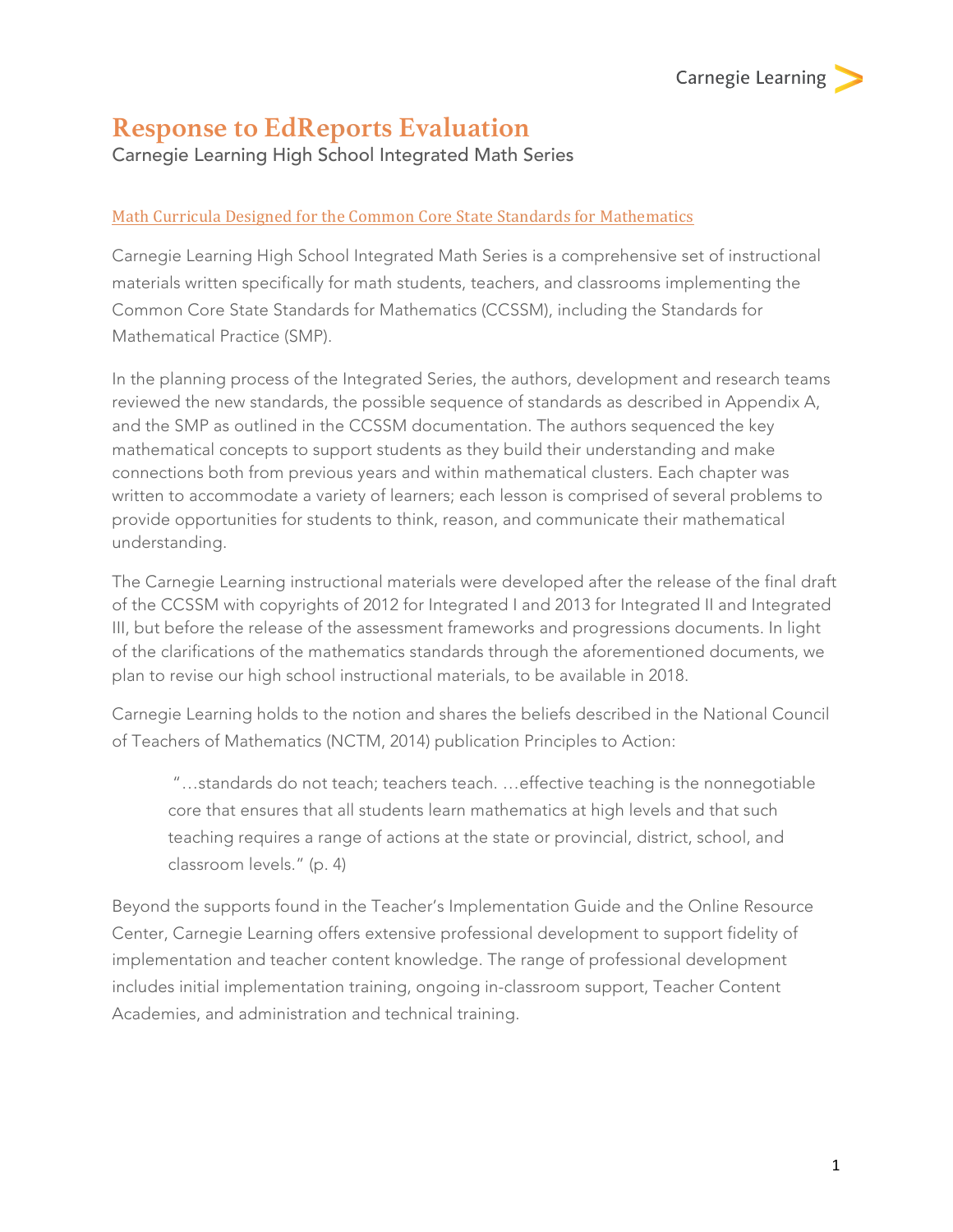### EdReports Evaluation Provides Inaccurate Representation of Alignment to CCSSM

Carnegie Learning agrees with the NCTM statement, "The EdReports methodology, including its evaluation tool and process, has produced reviews that fall short of providing useful and accurate information about many critical features of materials reviewed, such as how the materials address the Standards for Mathematical Practice and the quality of the instructional activities."

Carnegie Learning disagrees with the EdReports evaluation for the Integrated Series. We do not believe the review is a fair measure of the program's alignment to the CCSSM, particularly the SMP.

## The EdReports evaluation process does not address critical features of the instructional design.

The instructional design of the Integrated Series builds a solid conceptual understanding of key topics such that each standard is not a new event. The lesson structure drives conceptual understanding by drawing on previous learning—although this prior learning not explicitly called out—and requiring students to construct and interpret models, use multiple representations, compare and contrast concepts, and explain their reasoning. The goal of the instructional materials is to help students understand why algorithms work, not blindly memorizing procedures, and to make meaningful connections across concepts. The pedagogical approach of the materials focuses on how students think, learn, and apply new knowledge and empowers them to take ownership of their learning. This approach is consistent with the SMP and is clear in thorough review of the introductory materials and activities within the lessons.

The SMP describe varieties of expertise that mathematics educators should seek to develop in their students. The CCSSM document states that designers of curricula "should all attend to the need to connect the mathematical practices to mathematical content in mathematical instruction" (p. 8); the designers of the Integrated Series *did* attend to these important connections. Although the SMP are not explicitly marked, each lesson provides opportunities for students to think, reason, and communicate their mathematical understanding, all critical in the SMP. Many of the ways the SMP are addressed (e.g., Who's Correct, Talk the Talk, Thumbs Up/Down) are explicitly called out as part of the instructional design. Curriculum designers can provide mathematics and ways of building mathematical habits of mind through instructional design, teacher questions, and carefully constructed activities; teachers must know their students and make decisions about how to use the tools provided. Carnegie Learning materials and professional development support teachers and students in developing their ability to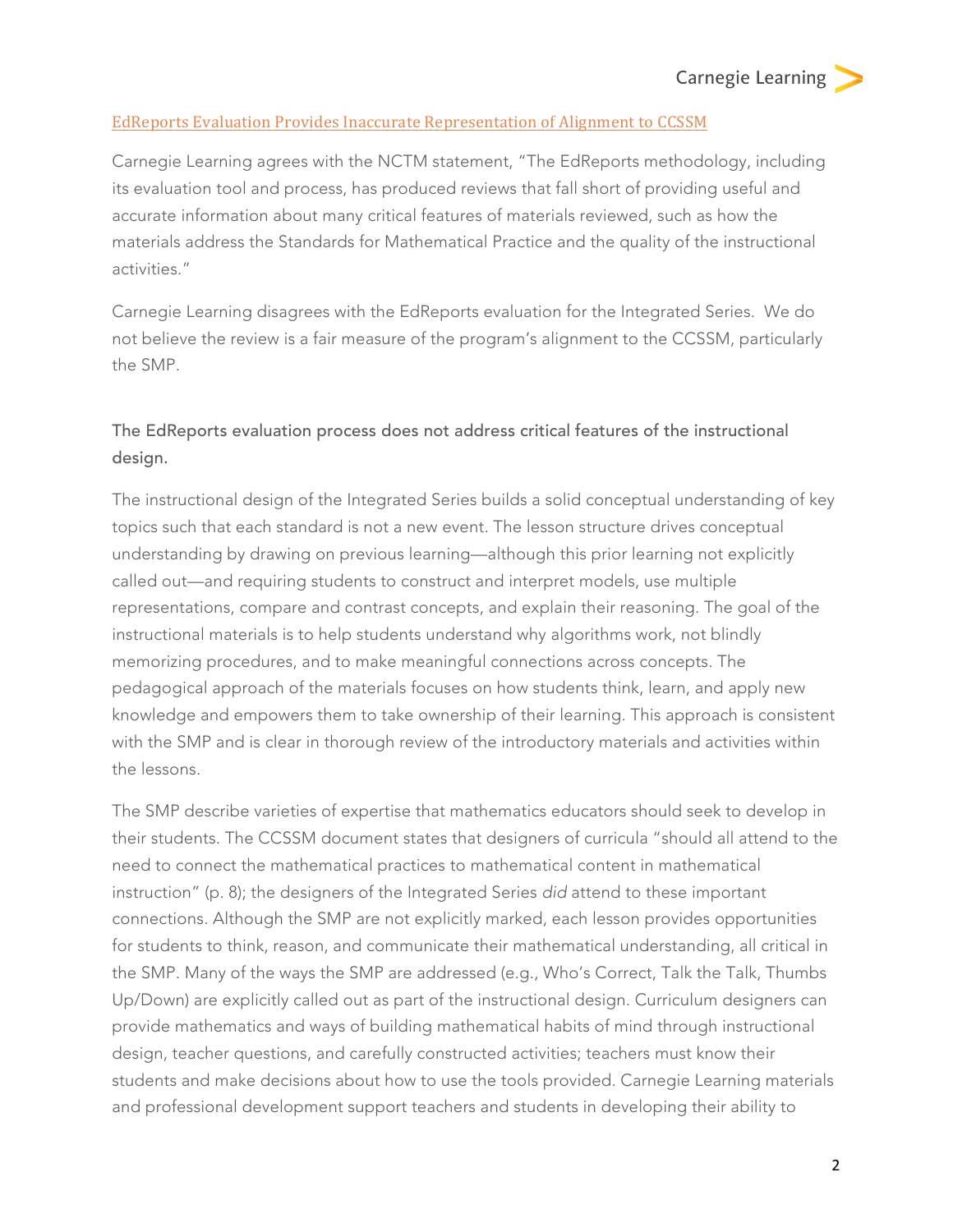recognize *all* of these opportunities and incorporate these practices into daily routines. Expertise is a long-time goal, and students must be encouraged to apply these practices to new content throughout their school career.

## The EdReports evaluation provided contradictory comments and ratings and inconsistent use of the full scope of available resources.

*Modeling.* The discussion of modeling in indicator 1a.ii provided examples of when and how the modeling components were attended to, even if the lessons fell short. Although evidence described that the materials partially attended to the intent of the modeling process, the materials received 0 points for this indicator. None of the evidence cited the Student Assignment book, which has less scaffolding and provides additional opportunities for students to engage more fully in the modeling process. The CCSSM state, "The Standards should be read as allowing for the widest possible range of students to participate fully from the outset… ;" lessons were written with this lens. Carnegie Learning professional development can help those teachers who need pedagogical assistance to make decisions about how and when to reduce the amount of scaffolding in problems.

Helping students navigate the modeling cycle is part of teacher facilitation. Teacher and student questions are provided to help students develop mathematical habits of mind. At the beginning of the materials, in the student pages, is an introduction to process icons used throughout the materials: discuss to understand, think for yourself, work with your partner, and share with the class. For each icon, questions are asked: "What is the question we are being asked? Does it make sense?" "Do I need additional information to answer the question?" "Could we have used a different strategy to solve the problem?" These types of questions were written as supports to develop students' mathematical habits of mind, including the ability to model with mathematics.

In describing the materials' treatment of the plus standards, the report states that those lessons "could be omitted without interrupting meaning, or the understanding for the student." However, in describing students' opportunities to fully learn each standard (indicator 1b.ii; 2 of 4 points), extension work that could be omitted is cited as distracting student learning from the standards. These statements are contradictory. Omitting content in one place is deemed acceptable but omitting content at the end of a chapter or text is deemed distracting.

*Standards for Mathematical Practice*. The evidence provided for indicators of Criterion 2e-2h were often stellar, yet each was given a rating of 1 out of 2 points. The summaries for SMP 2 and